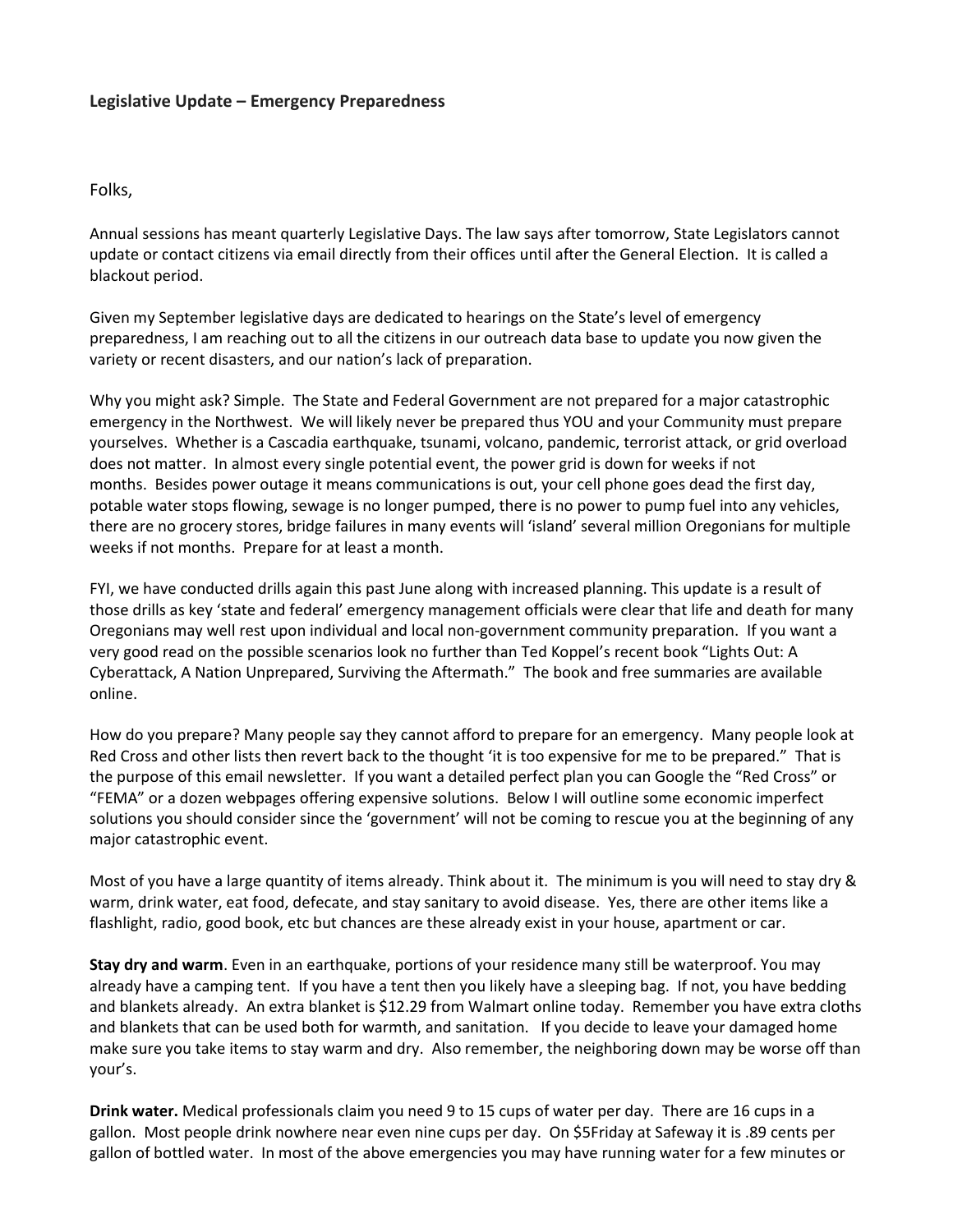hours or better. THINK WATER immediately after the first trauma. Fill the bathtub. Fill empty containers. Fill extra bottles, buckets or cooking pans immediately if you do not have a cache of water. It rains in Oregon. Put out a \$2.97 Homer bucket from Home Depot Homer in the rain worse comes to worse.

**Eat food**. The biggest excuse for not preparing I hear is 'I cannot afford any extra food." Usually, the person telling me this excuse is standing next to their SUV with their \$199, \$299 or \$399 iPhone in their hand. Sometimes with manicured nails or wearing a \$300 hunting jacket. Many preppers buy expensive long term storage items. Oddly, some people will starve to death, in a couple weeks simply because they do not like the taste of the food. Yes, you should rotate food if at all possible. I think some of you may detest places like the Dollar Tree, Family Dollar, Dollar General, Waremart etc while many of you are regular shoppers. My walk through Dollar Tree last week was enlightening. Even on SSI there are food items that can be bought, eaten and rotated very inexpensively. Likewise, I saw 25 lbs of rice at places like Costco, Walmart, United Grocers, and Waremart for around \$15.00 in the past two weeks. Add 24 bouillon cubes I saw online for \$1.58 gives you a start since both items have long shelf lives. At this time a year, United Grocers (Cash & Carry) has 50 lbs of potatoes for less than ten bucks. Likewise, 50 lbs of onions is less than ten bucks too. I list onions as the British Navy, and modern Third World armies, have stayed in the field living on onions due to its characteristics. All for ten bucks. Chances are you already have salt and pepper in your cupboard. Worse case, a 24 pack of CupO'Noodles is \$8.29 at Costco, or \$9.95 online, plus Walmart etc. Western Family has case sales every fall. Many canned goods can be eaten straight from the can like pre-cooked corn, beans, ravioli, etc. Yes, buy healthy if you can according to doctors, but do not starve to death if you have to buy what you will eat and can afford to store.

**Food & water heating.** Yes, was not on the list above. Yes, you should boil impure water if possible. Yes, at least some hot food is the best plan for a month menu. Again, cost is always raised. Amazon lists a one burner propane stove for \$17.88 from Coleman. Target is \$16.99. Webstaurant Store is \$10.99. Fuel canisters average \$3.47 for a canister or two for \$6.24. Your existing pots and pans will work just fine. Walmart, Target (whom I dislike) or any sporting goods store has these items. Your BBQ might be the answer too. Also, you already have at least a few pots and pans already along with silverware most likely. If 'expense' is the problem buy one item a month until prepared. Again, plan for a month.

**Defecate and stay sanitary.** Few talk about this issue oddly. In a Cascadia event this failure will likely lead to disease and death much larger than initial casualties. In non-modern Armies, this was the leading cause of death. Over 400,000 deaths in the Civil War were disease related. Tens of millions died in World War II of disease. Think about it, there will be no running water, no flush toilets, no bathing water, and how will you stay clean. You may have toilet paper but where are you going to defecate. If the sewer is still connected it may be the bucket of rain water if you have enough. Or you may need to dig a hole in the ground away from your water source then designate it the place everyone in the family uses to defecate. Use a bucket worse case. If not, disease is likely to start, which, quickly leads to deaths later. Clorox Handi Whips are \$2.29 online at Jet.com. Staples has a four packs of wipes for \$6.00. Likewise, a bar of soap with a wet towel can be used. Bleach is a must have on my list. Buck a gallon at Dollar Tree. Bleach can be a miracle drug in stopping disease in a disaster. In the Army, we said "if you take care of your feet, your feet will take care of you." In a long term power outage, you will need to stay clean by washing even if by wet cloth. You will need to change clothes. In the old days, people used the same set of work clothes for many days then changed to cleaner nonwork clothes at the end of the day. You at least will need to be prepared to wash under garments such as socks by hand. Let me remind you most the world population is still washing clothes by hand. Note I did not talk about brushing teeth and other routine items since you will have plenty of time to dig through the potential rubble to find the tube of Crest along with your tooth brush.

**Get away bags.** Emergency management professionals all recommend having a small bag in your car or office for an emergency. This bag is not a 'live all save all' bag in any manner. It is meant as a bag to get you 'home' or to safety. The place you go will depend upon where you are at the time of the event but you likely will be